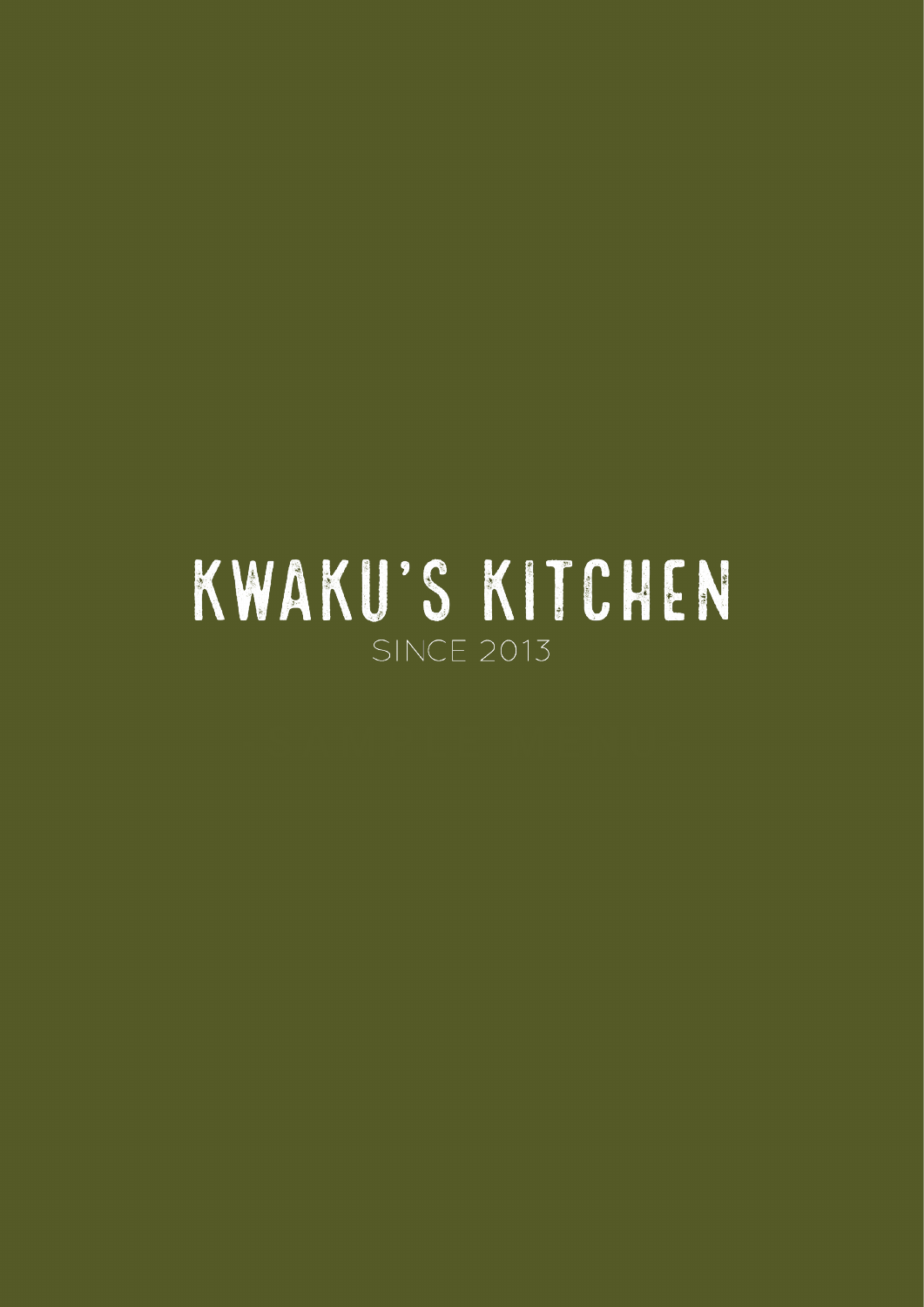

# **MENU**

Here at Kwaku's Kitchen we have a team of trusted Chefs with over 20yrs+ in the catering and hospitality industry. Our expert chefs although specialising in West African & Caribbean cuisine also provide Oriental , Congolese, Cameroonian & Ugandan food. Where not listed we have a network of trusted and certified chefs that can provide speciality dishes.

Below is a list of commonly requested menu items from our clients and past events. The list is not exhaustive and we can cater for all dietary requirements and special requests.

### **Starters/Canapés**

Mini Prawn Tempura Vegetable Samosa Meat Samosa Spring Rolls Lemon & Pepper Wings Salt & Pepper Wings Spicy Crispy Wings BBQ Wings Suya Pepper Wings Garlic & Lemon Prawn Skewers

### *African*

Bofrot / Puff Puff / Mikate Chin Chin Plantain Crisps Meat Pie Mini Beef Kebab Skewers Mini Chicken & Plantain Skewers Mini Beef Suya Mini Gizzard Skewers Filo Suya Basket Kelewele Yam Croquettes

### **Accompaniments**

Jollof Rice Rice & Peas (Red Kidney Beans) Waakye (Black-Eyed Beans) Fried Rice (Mixed Vegetables) Fried Rice (with Prawns or Meat) Stir Fry Noodles (Mixed Vegetables) Stir Fry Noodles (with Prawns or Meat) Plain Rice/Coconut Rice/Curry Rice Fried Plantain Mac n Cheese

### **Meat Dishes**

Mildly/Hot Beef Suya Jerk Chicken Jerk Pork Jerk Lamb Chef's Special Fried Chicken Chef's Three Spiced Grilled/Roasted Chicken Congolese Mutton/Ntaba (Wooden Smoked) Fried Assorted Meat Tsofi/Choffi (Turkey Tail)

### **Fish Dishes**

Chef's Special Fried Fish Chef's Special 24hrs Marinated Grilled Tilapia Salt Fish with Garlic/Lime with Chilli Salt Fish with Mixed Peppers Ackee & Salt Fish Escovitch Fish Salt & Herbs Salmon Steak on a bedding of Greens

> **Kwaku's Kitchen** 07853935872 info@kwakuskitchen.com G+ @ @kwakuskitchen www.kwakuskitchen.com